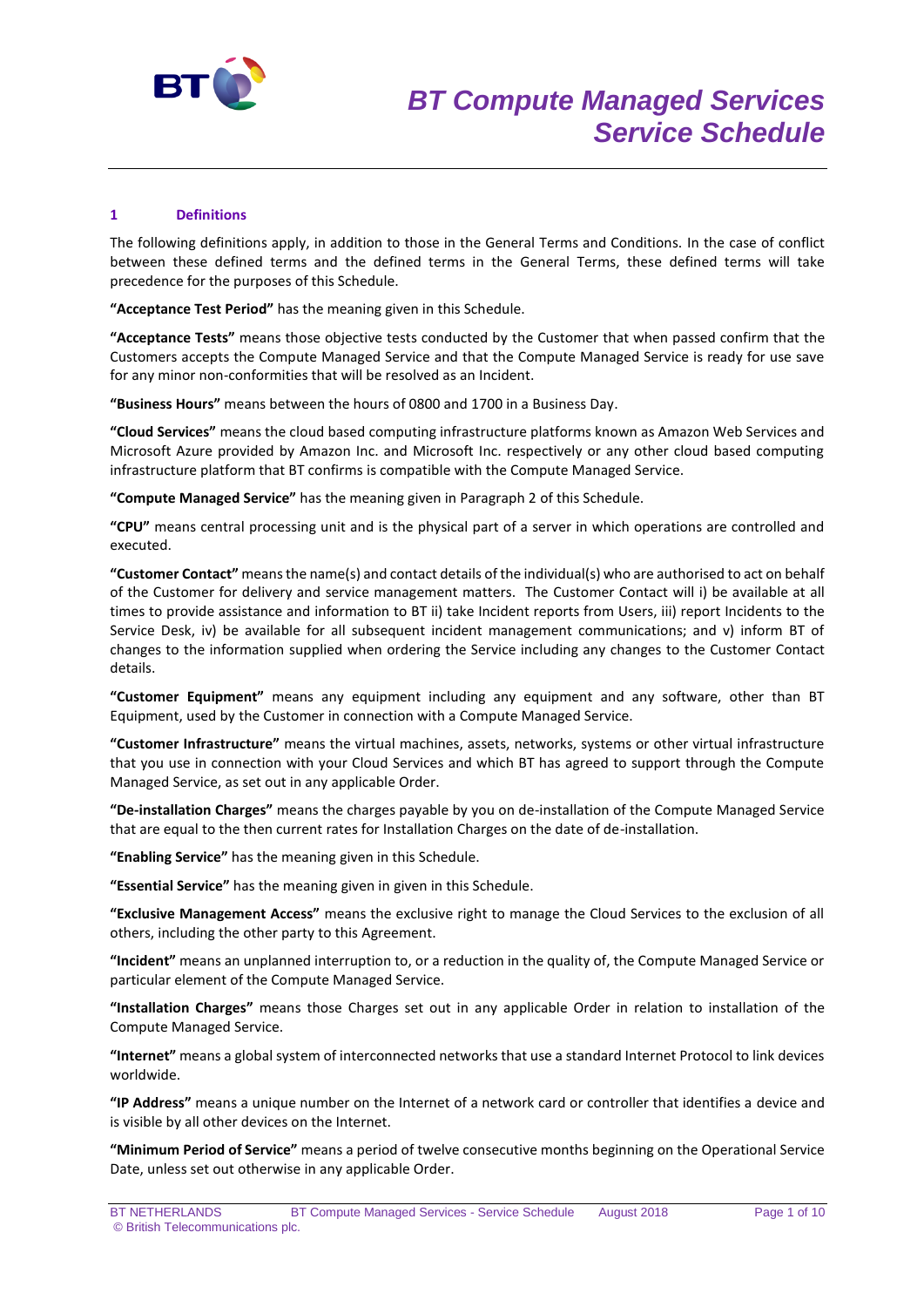

**"Minimum Revenue Commitment"** means the minimum amount the Customer is required to pay BT, as set out in any applicable Order.

**"Online Order**" means a Customer request for the Service. The Online Order is only available online via the Portal.

**"Operating System"** means a set of software that manages computer hardware resources and provides common services for computer programs.

**"PCI DSS"** means the payment card industry data security standards, a set of policies and procedures, issued by the PCI Security Standards Council LLC (as may be adopted by local regulators) and intended to optimise the security of credit and debit card transactions and protect cardholders against misuse of their personal information.

**"Planned Maintenance"** means any work that is planned in advance to be carried out by BT or on its behalf that causes the Service to be suspended.

**"Portal"** means the BT compute management system and the graphical user interfaces of the individual services made available via the BT compute management system.

**"Premium Service"** has the meaning given in this Schedule.

**"Qualifying Incident"** means an Incident, except where any of the following events have occurred:

- (a) the Compute Managed Service has been modified or altered in any way by the Customer, or by BT in accordance with the Customer's instructions;
- (b) during the period Exclusive Management Access was granted to the Customer;
- (c) Planned Maintenance;
- (d) The Customer or its agent has performed any configurations that BT did not approve;
- (e) an Incident has been reported and BT cannot confirm that an Incident exists after performing tests; or
- (f) the Customer requested BT to test the Compute Managed Service at a time when no Incident has been detected or reported.

**"Recurring Charges"** means the Charges for the Compute Managed Service or applicable part of the Compute Managed Service that are invoiced repeatedly in every payment period (e.g. every month), as set out in any applicable Order.

**"Service Desk"** means the English speaking helpdesk that you are able to contact to submit Service Requests, report Incidents and ask questions about the Compute Managed Service.

**"Service Level"** means the Incident Resolution Service Level as set out in this Schedule.

**"Service Management Boundary" h**as the meaning given in this Schedule.

**"Service Requests"** means pre-approved requests to deliver a service on the Cloud Services as agreed between BT and the Customer and as set out in any applicable Order.

**"Severity Level 1"** means a Qualifying Incident that cannot be circumvented and that constitutes a complete loss of the Compute Managed Service.

**"Severity Level 2"** means a Qualifying Incident that has a large impact on the Compute Managed Service and, for example, results in part of the Compute Managed Service not functioning properly.

**"Severity Level 3"** means a Qualifying Incident that has a minor impact on the Compute Managed Service such as a component of the Compute Managed Service not functioning correctly that causes a minor degradation to the performance or functionality of the Compute Managed Service.

**"Severity Level 4"** means a Qualifying Incident that has no observable impact on the Compute Managed Service.

**"Standard Service Components"** has the meaning given in Paragraph **Error! Reference source not found.**.

**"Ticket"** means the unique reference number provided by BT for an Incident and that may also be known as a "fault reference number".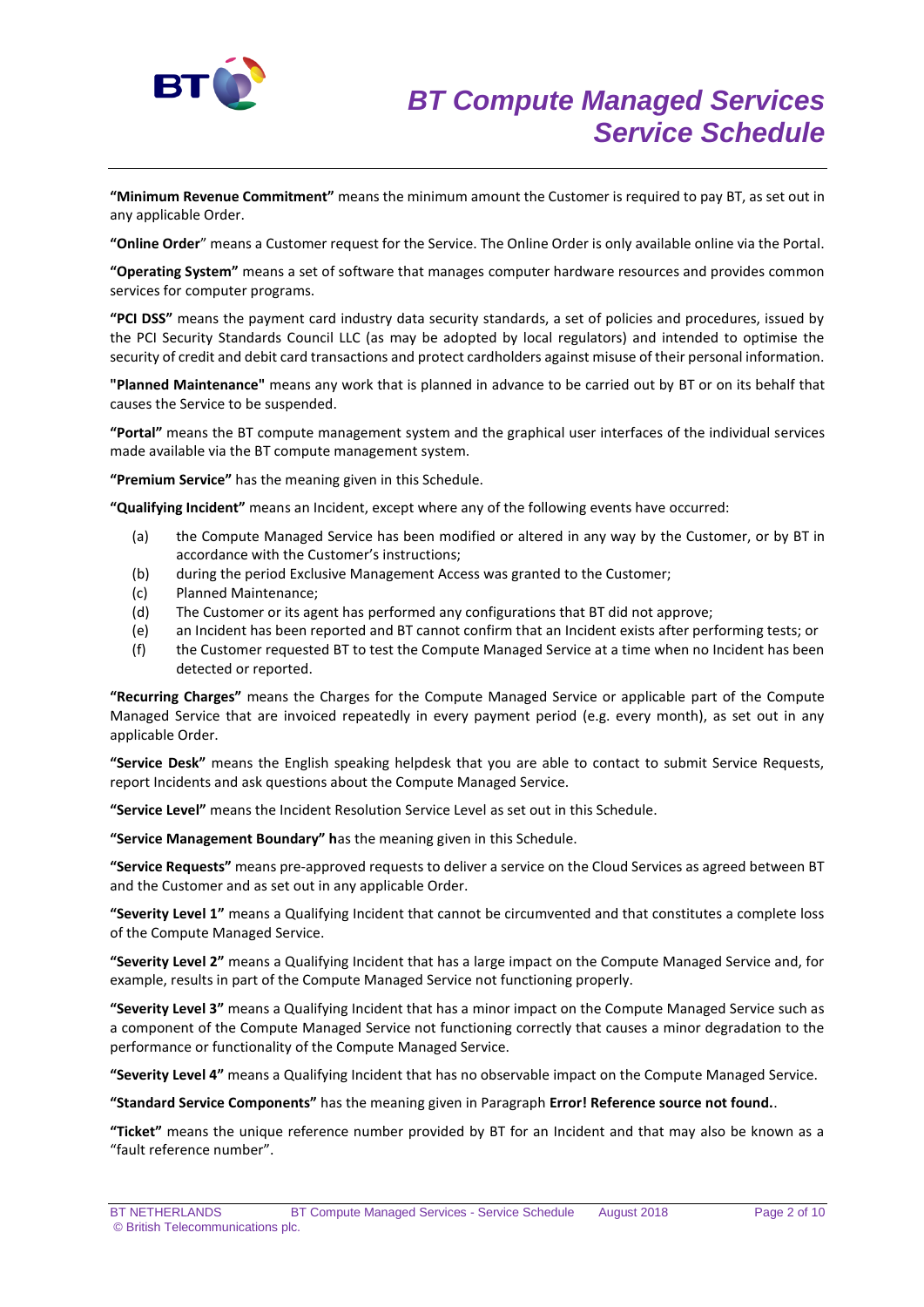

**"Usage Charges"** means the Charges for the Compute Managed Service or applicable part of the Compute Managed Service that are calculated by multiplying the volume of units that you used or incurred in a period (e.g. number of agents using the Compute Managed Service, or the number of minutes the Compute Managed Service was used for) with the relevant fee as set out in any applicable Order.

## **2 Service Summary**

BT will provide you with a range of management services to your Cloud Services comprising of the Essential Service or the Premium Service as set out in any applicable Order and up to the point of the Service Management Boundary.

## **3 Service Components**

3.1 The Compute Managed Service comprises access to a Portal where the Customer may choose a combination of the following management service packages in order for BT to manage the Customer Infrastructure and throughout the duration of the Agreement you will ensure that at least 25 per cent of the Customer Infrastructure is managed through the Premium Service, in accordance with the details as set out in any applicable Order:

## 3.2 **Essential Service**

BT will provide you with 24hours a day x7days per week x365days per year access to a Service Desk that will offer you support in relation to Customer Infrastructure, as set out in any applicable Order.

## 3.3 **Premium Service**

On top of the Essential Service, BT will provide you with the following components:

#### 3.3.1 Configuration Management

Reactive and proactive configuration and technical support of the Customer Infrastructure to ensure that the Customer Infrastructure works efficiently with the Cloud Services.

#### 3.3.2 Monitoring and Reporting

Proactive monitoring and reporting of the Customer Infrastructure such as CPU memory, storage and network optimisation.

3.3.3 Virtual Machine and Storage Administration

Management, including fine-tuning, updating and maintaining of the Customer Infrastructure as well as allocation and pro-active monitoring of storage options you have purchased through the Cloud Services.

3.3.4 User Management

Management of User accounts to the Cloud Services.

3.3.5 Efficiency Optimisation

Monitoring of the Customer's use of the Cloud Services to identify efficiencies that could be made to the use of the Cloud Services.

3.3.6 Backup

Back-up of any data the Customer has stored on the Cloud Services to the same availability zone or region the Customer has chosen to store any data within the Cloud Services.

## 3.3.7 Security Services

Pro-active monitoring of the security of the Cloud Services and installation of anti-virus and antimalware as appropriate.

# 3.4 **Enabling Services**

The Customer will have the following associated services in place that will connect to the Compute Managed Service and are necessary for the Compute Managed Service to function and will ensure that these services meet the minimum technical requirements that BT specifies: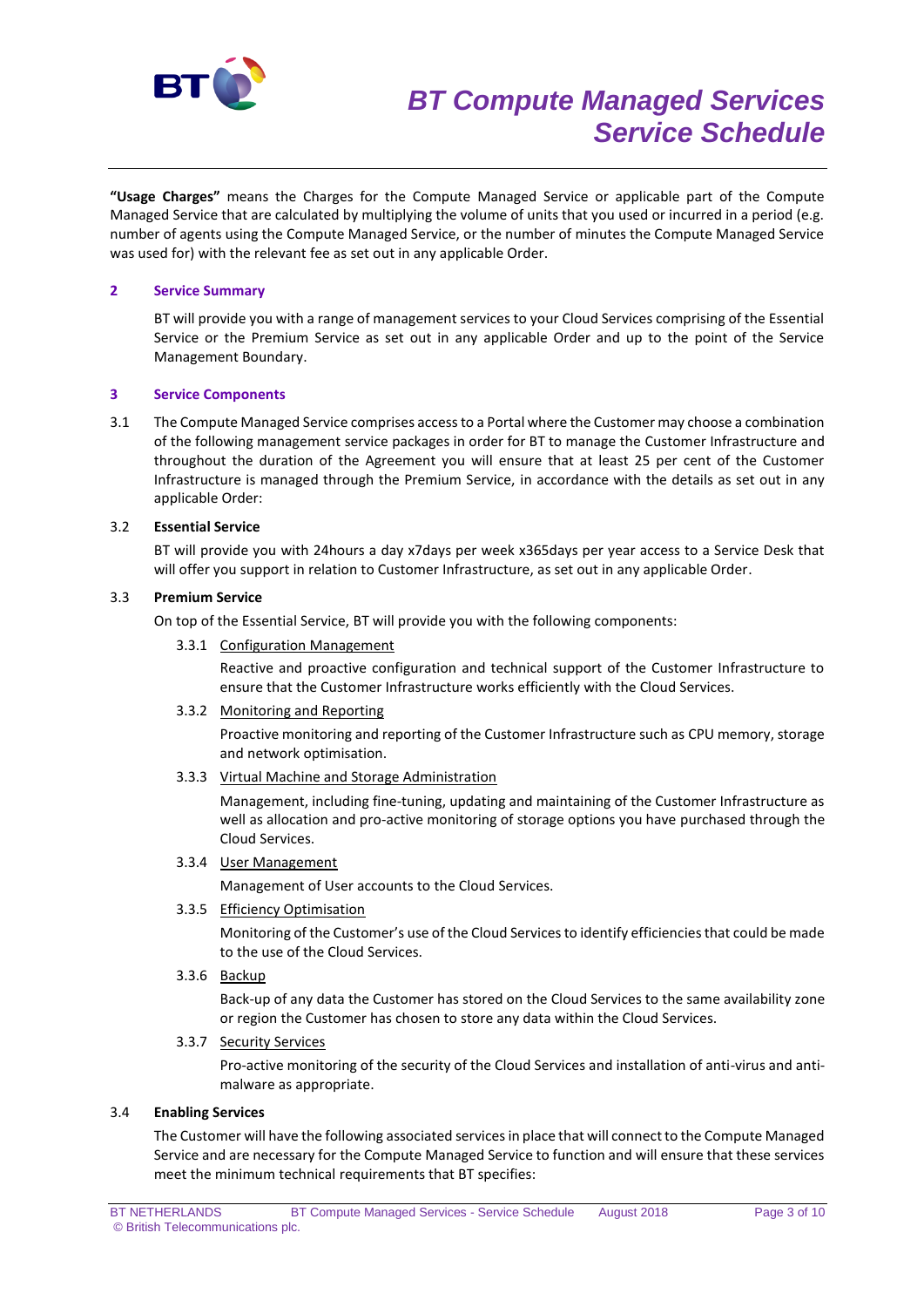

- 3.4.1 computer hardware, software and telecommunications equipment and services necessary to access and use the Compute Managed Service;
- 3.4.2 an Internet connection either purchased from BT or from a third party internet provider;
- 3.4.3 Cloud Services, either purchased from BT or through the Cloud Services providers directly;
- 3.4.4 the corresponding applications on the Cloud Services to enable BT to provide the Compute Managed Service, for example, for BT to provide the back-up functionality, as described in Paragraph 3.3.7, you must have in place the corresponding back-up application on the Cloud Services,

If BT provides the Customer with any services other than the Compute Managed Service (including any Enabling Service) this Schedule will not apply to those services and those services will be governed by their separate terms.

## 3.5 **Exclusive Access to the Cloud Services**

- 3.5.1 If the Customer has ordered the Premium Service, the Customer will grant BT Exclusive Management Access to the Cloud Services in order that BT can provide you with the Compute Managed Service.
- 3.5.2 If the Customer requires BT to grant the Customer Exclusive Management Access to the Cloud Services, the Customer will notify BT in writing in advance of the time period the Customer requires Exclusive Management Access.
- 3.5.3 BT will then confirm to the Customer in writing the time period that BT is able to grant the Customer Exclusive Management Access and throughout any such period the Service Levels will not apply.
- 3.5.4 When the Customer has Exclusive Management Access the Customer will not do anything on the Cloud Services that, when BT retakes Exclusive Management Access, will result in BT having to remedy any actions the Customer have taken on the Cloud Services in order for BT to provide the Compute Managed Service.
- 3.5.5 During any time period that BT does need to remedy any issues with the Cloud Services in accordance with Paragraph 3.5.4, the Service Levels will continue to not apply.
- 3.5.6 The Customer will indemnify BT against any claims brought by any third party cloud services provider during the time period the Customer has Exclusive Management Access.
- 3.5.7 At the end of the agreed time period in which BT has granted the Customer Exclusive Management Access, BT will retake Exclusive Management Access and BT will confirm to the Customer in writing when the Service Levels will apply again.

#### **4 Ordering**

- 4.1 The Customer is responsible for opening an account with BT to gain access to the Portal to enable online ordering. The Agreement is effective once the Customer submits an Online Order on the Portal.
- 4.2 The Online Order should have all mandatory fields to be completed.
- 4.3 On receipt of an Online Order BT will configure the Service as set out in Paragraph 6.

#### **5 BT Service Management Boundary (SMB)**

- 5.1 BT will provide and manage the Compute Managed Service in accordance with this Schedule and as set out in any applicable Order.
- 5.2 BT is responsible for the Services described in this Schedule up to the point where they are delivered on the Cloud Services and BT is not responsible for the Compute Managed Service outside the Service Management Boundary including the availability, applications or any other element or functionality of the Cloud Services.
- 5.3 The Customer is solely responsible for obtaining and maintaining all necessary software licences or other authorisations and consents required for the Cloud Services.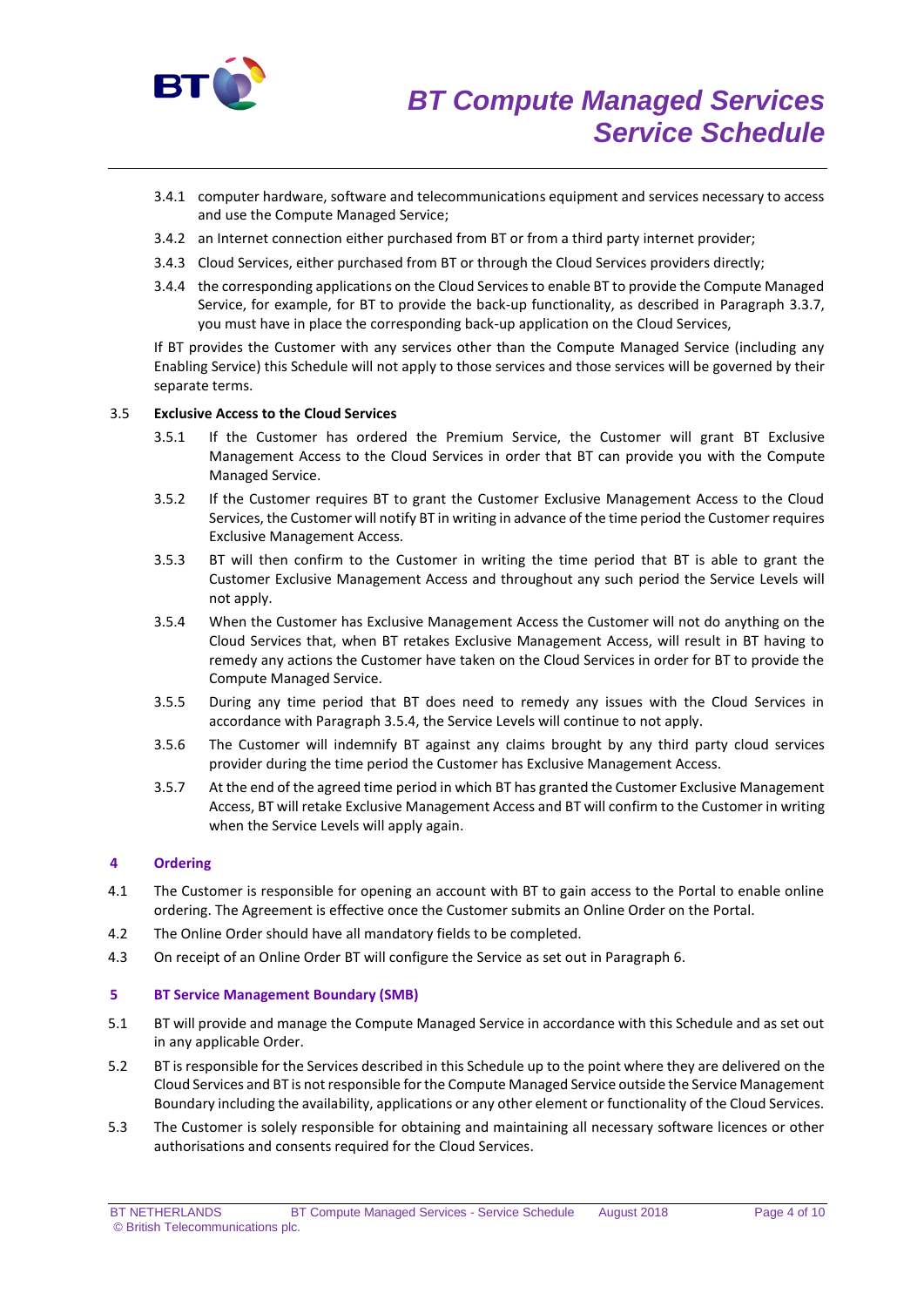

# *BT Compute Managed Services Service Schedule*

- 5.4 The Service is delivered within a secure BT data centre with a security policy for the protection of Site, infrastructure and network. Although BT will use reasonable care and skill in carrying out its obligations under this Agreement in accordance with BT's security policy, it is not possible to guarantee that all instances of fraud, misuse, unwanted or unauthorised activity or access to the Customer's Information will be prevented or detected. Whenever BT becomes aware that security has been compromised, BT will take actions in order to limit any further occurrences of fraud, misuse, unwanted or unauthorised activity or access to the Customer's Information. Nevertheless, BT accepts no responsibility for any such incidents, or liability for any loss or damage suffered by the Customer. The Customer shall therefore take responsibility for the security of the Customer Information, Content and application of security policies designed to prevent unwanted or unauthorised activity or access to the Customer's Information.
- 5.5 BT does not make any representations, whether express or implied, about whether the Compute Managed Service will operate in combination with any Customer Equipment or other equipment and software.
- 5.6 The Compute Managed Service is not compliant with PCI DSS nor is it designed or intended to be and the Customer will not use the Compute Managed Service for the processing, storage or transmission of any cardholder data or any data that is subject to PCI DSS.

## **6 Delivery**

- 6.1 **Service Desk**. Before the Operational Service Date and, where applicable, throughout the provision of the Compute Managed Service, BT will provide you with contact details for the Service Desk.
- 6.2 **BT Delivery obligations**. On receipt of an Online Order BT will:
	- 6.2.1 configure the Compute Managed Service as defined on the Online Order;
	- 6.2.2 conduct a series of standard tests on the Compute Managed Service to ensure that it is configured correctly;
	- 6.2.3 connect the Compute Managed Service to each Enabling Service; and
	- 6.2.4 on the date that BT has completed the activities in this Paragraph, confirm to you that the Compute Managed Service is available for performance of any Acceptance Tests.
- **6.3 Customer Delivery obligations**. Before the Operational Start Date and, where applicable, throughout the provision of the Compute Managed Service, the Customer will:
	- 6.3.1 provide reasonable technical support to BT;
	- 6.3.2 ensure that the Customer have all necessary authorisations, licences and consents to allow BT to provide the Customer with the Compute Managed Service;
	- 6.3.3 in jurisdictions where an employer is legally required to make a disclosure to its Users and other employees:
		- (a) inform the Users that as part of the Compute Managed Service being delivered by BT, BT may monitor and report to you the use of any targeted applications by them; and
		- (b) ensure that Users have consented or are deemed to have consented to such monitoring and reporting (if such consent is legally required).

BT will not be liable for any failure by the Customer to comply with these obligations and hence the Customer will be liable to BT for any claims, losses, costs or liabilities incurred or suffered by BT due to your failure to comply with this Paragraph.

6.3.4 allow BT to install all necessary software on the Customer servers or other systems in order for BT to provide the Compute Managed Service.

## 6.4 **Acceptance Tests**

- 6.4.1 The Customer will carry out the Acceptance Tests for the Compute Managed Service within five Business Days after receiving notice from BT in accordance with Paragraph 6.3.4 ("**Acceptance Test Period**").
- 6.4.2 The Compute Managed Service is accepted by the Customer if the Customer confirms acceptance in writing during the Acceptance Test Period or is treated as being accepted by the Customer if the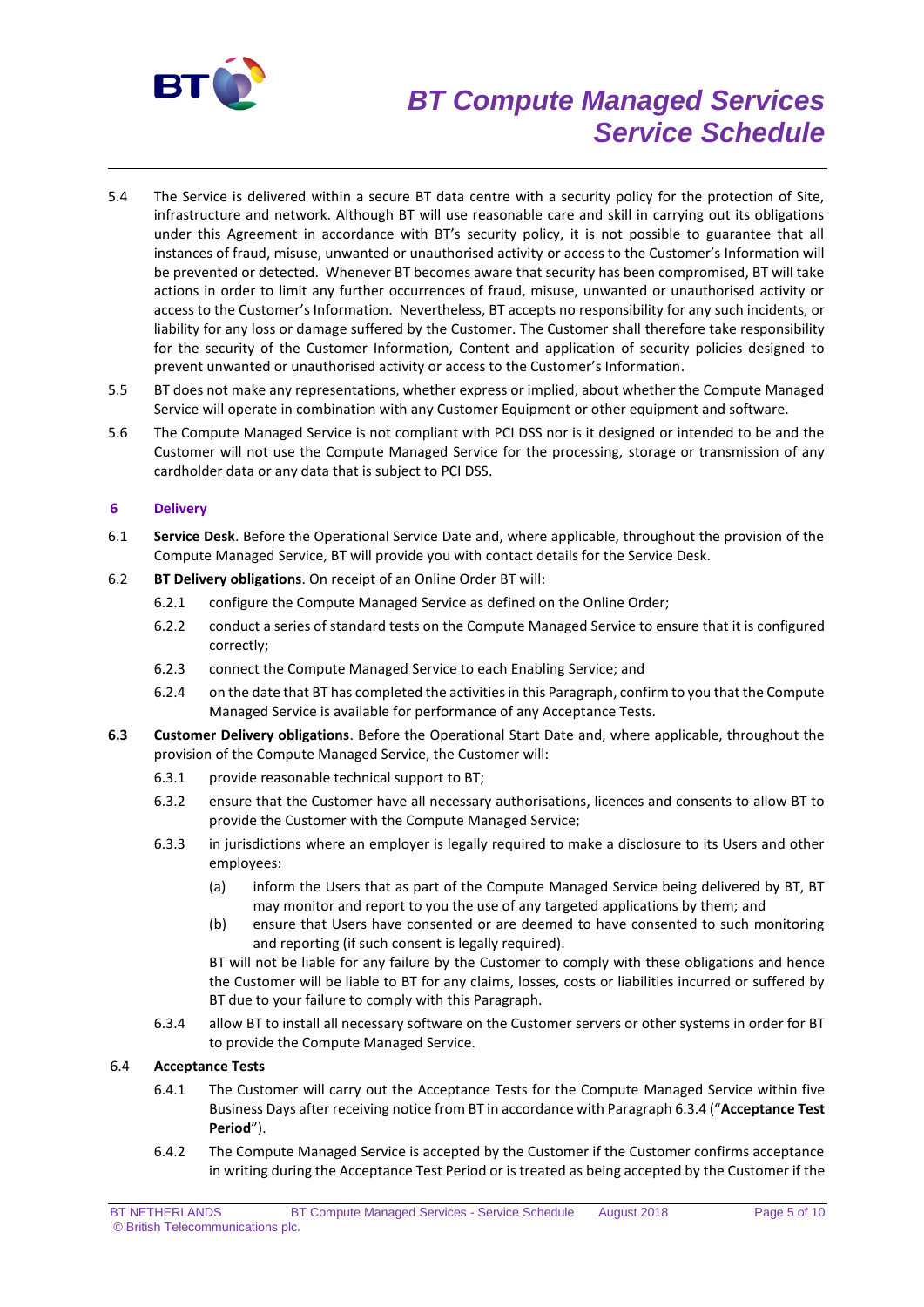

Customer does not provide BT with notice to the contrary by the end of the Acceptance Test Period.

# 6.5 **Operational Service Date.**

- 6.5.1 Subject to Paragraph 6.4 above, the Operational Service Date will be the earlier of the following:
	- (a) the date that you confirm or BT deems acceptance of the Compute Managed Service in writing in accordance with Paragraph 6.4.2; or
	- (b) the date of the first day following the Acceptance Test Period.
- 6.5.2 If, during the Acceptance Test Period, the Customer provides BT notice that the Acceptance Tests have not been passed, BT will remedy the non-conformance without undue delay and provide the Customer notice that BT has remedied the non-conformance and inform the Customer of the Operational Service Date.
- 6.6 **Changes before delivery.** If the Customer requests a change to the Compute Managed Service before the planned delivery date, then BT may revise the expected delivery date to accommodate that change.
- 6.7 Service Transition.
	- 6.7.1 If the Customer is transitioning its existing services to BT, the Customer will provide any information or access BT reasonably requests within a reasonable period of time before the Operational Service date, including:
		- (a) an inventory list with information relating to the Customer Infrastructure to be transitioned with relevant specifications, including:
			- (i) software licence information;
			- (ii) network diagrams;
			- (iii) Device name and IP addressing; and
			- (iv) details of any third party contracts, service level agreements and equipment;
		- (b) access to the Customer Infrastructure prior to the Service Start Date;
	- 6.7.2 Any changes to the inventory will be made in writing and:
		- (a) may cause delay to the transition of your service or the Operational Service Date; and
		- (b) may result in a change to the Charges to reflect the revised scope of the Compute Managed Service. Any such changes shall be agreed by submission of a new Online Order.

## **7 In Life Management during operation**

## 7.1 **BT obligations**.

- 7.1.1 On and from the Service Start Date, BT:
	- (a) will respond and use reasonable endeavours to remedy an Incident without undue delay and in accordance with the Service Levels as set out in Paragraph 8;
	- (b) will fulfil Service Requests;
	- (c) may carry out maintenance from time to time and will use reasonable endeavours to inform the Customer at least five Business Days before any Planned Maintenance on the Compute Managed Service. However, BT may inform the Customer with less notice than normal where maintenance is required in an emergency; and
	- (d) may, in the event of a security breach affecting the Compute Managed Service, require the Customer to change any or all of its passwords.

# 7.2 **Customer obligations**.

- 7.2.1 On and from the Operational Service Date, the Customer will:
	- (a) ensure that Users report Incidents to the Customer Contact and not to the Service Desk;
	- (b) ensure that the Customer Contact will take Incident reports from Users and pass these to the Service Desk in accordance with Paragraph 8 using the agreed reporting procedures, and is available for all subsequent Incident management communications;
	- (c) monitor and maintain any Customer Equipment connected to the Compute Managed Service or used in connection with a Compute Managed Service;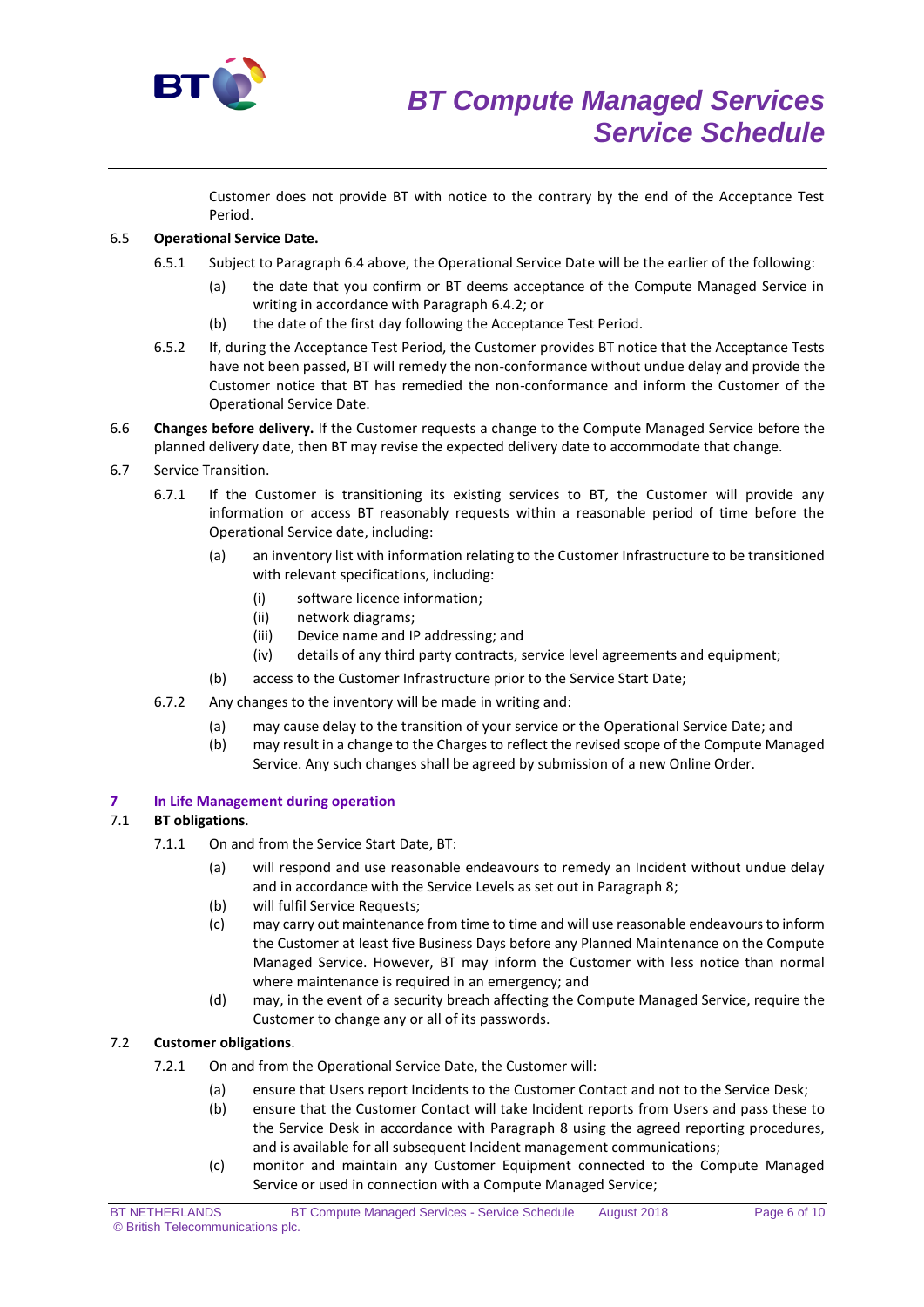

- (d) ensure that any Customer Equipment that is connected to the Compute Managed Service or that the Customer uses, directly or indirectly, in relation to the Compute Managed Service is:
	- (i) connected using the applicable BT Network termination point, unless the Customer has BT's permission to connect by another means;
	- (ii) adequately protected against viruses and other breaches of security;
	- (iii) technically compatible with the Compute Managed Service and will not harm or damage BT Equipment, the BT network, or any of BT's suppliers' or subcontractors' network or equipment; and
	- (iv) approved and used in accordance with relevant instructions, standards and applicable law and any safety and security procedures applicable to the use of that Customer Equipment;
- (e) immediately disconnect any Customer Equipment, or advise BT to do so at the Customer's expense, where Customer Equipment:
	- (i) does not meet any relevant instructions, standards or applicable law; or
	- (ii) contains or creates material that is in breach of the Acceptable Use Policy and the Customer are contacted by BT about such material,

and redress the issues with the Customer Equipment prior to reconnection to the Compute Managed Service;

- (f) distribute, manage and maintain access profiles, passwords and other systems administration information relating to the control of Users' access to the Compute Managed Service;
- (g) maintain a written list of current Users and provide a copy of such list to BT within five Business Days following BT's written request at any time;
- (h) ensure the security and proper use of all valid User access profiles, passwords and other systems administration information used in connection with the Compute Managed Service and:
	- (i) immediately terminate access for any person who is no longer a User;
	- (ii) inform BT immediately if a User's ID or password has, or is likely to, become known to an unauthorised person, or is being or may be used in an unauthorised way;
	- (iii) take all reasonable steps to prevent unauthorised access to the Compute Managed Service;
	- (iv) satisfy BT's security checks if a password is lost or forgotten; and
	- (v) change any or all passwords or other systems administration information used in connection with the Compute Managed Service if BT requests to do so in order to ensure the security or integrity of the Compute Managed Service; and
- (i) not allow any User specific subscription to be used by more than one individual User unless it has been reassigned in its entirety to another individual User, in which case the Customer will ensure the prior User will no longer have any right to access or use the Compute Managed Service:

# **8 Incidents and Service Levels**

- 8.1 Where the Customer becomes aware of an Incident; the Customer Contact will report any Severity Level 1 Incidents and Severity Level 2 Incidents via telephone to the Service Desk, otherwise if the Severity Level 1 Incidents or Severity Level 2 Incident is not reported via telephone it will be deemed a Severity Level 3 Incident.
- 8.2 If BT detects or if the Customer report an Incident.
	- 8.2.1 BT will give you a Ticket;
	- 8.2.2 BT will inform you when it believes the Incident is cleared and will close the Ticket when:
		- (a) the Customer confirms that the Incident is cleared, or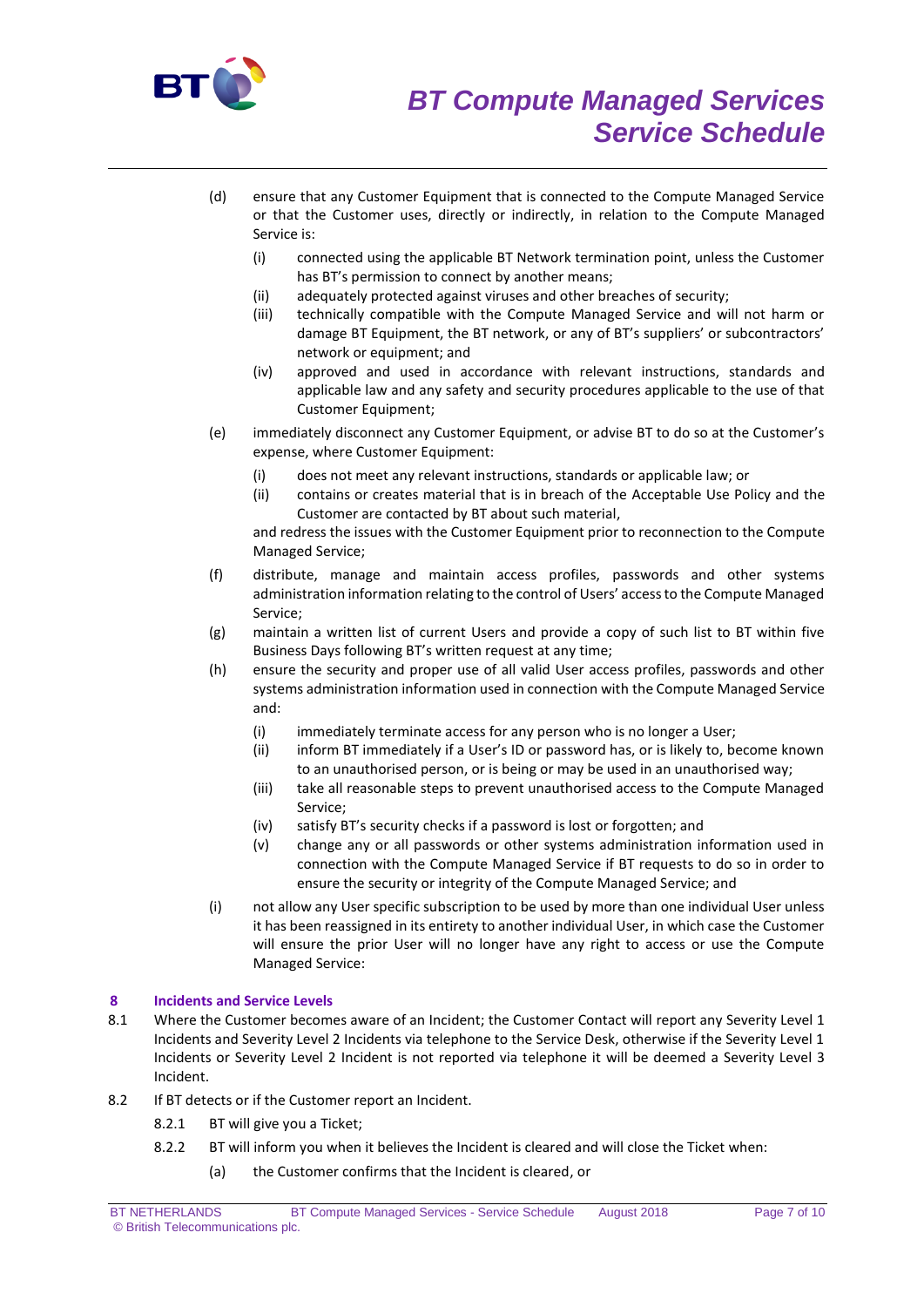

- (b) BT has attempted unsuccessfully to contact you, in the way agreed, and the Customer Contact has not responded within 24 hours following BT's attempt to contact the Customer Contact.
- 8.2.3 If the Customer confirms that the Incident is not cleared within 24 hours after having been informed, the Ticket will remain open, and BT will continue to work to resolve the Incident.
- 8.3 **Incident Resolution Service Levels**. From the Operational Service Date and subject to the Customer reporting at least four Qualifying Incidents per calendar month in accordance with Paragraph **Error! Reference source not found.**, BT will provide the Compute Managed Service with the response and resolution times for Qualifying Incidents in accordance with the below table ("Incident Resolution Service Level"):

| <b>Incident Category</b> | <b>Response and Resolution Service Levels</b>                                           |
|--------------------------|-----------------------------------------------------------------------------------------|
| Severity Level 1         | BT will aim to respond to 95% of Qualifying Incidents in any given calendar month       |
|                          | within 20 minutes and to resolve 90% of Qualifying Incidents in any given calendar      |
|                          | month within four hours of reporting the Qualifying Incident in accordance with         |
|                          | Paragraph Error! Reference source not found                                             |
| Severity Level 2         | BT will aim to respond to 95% of Qualifying Incidents in any given calendar month       |
|                          | within 30 minutes and to resolve 85% of Qualifying Incidents in any given calendar      |
|                          | month within 12 hours of reporting the Qualifying Incident in accordance with           |
|                          | Paragraph Error! Reference source not found                                             |
| Severity Level 3         | BT will aim to respond to 90% of Qualifying Incidents in any given calendar within four |
|                          | hours and to resolve 80% of Qualifying Incidents in any given calendar month within     |
|                          | 24 hours of reporting the Qualifying Incident in accordance with Paragraph Error!       |
|                          | Reference source not found.                                                             |
| Severity Level 4         | BT will aim to respond to 95% of Qualifying Incidents in any given calendar month       |
|                          | within one Business Day and to resolve 90% of Qualifying Incidents in any given         |
|                          | calendar month within 72 hours of reporting the Qualifying Incident in accordance       |
|                          | with Paragraph Error! Reference source not found                                        |

- 8.4 If BT fails to meet the Incident Resolution Service Level, the Customer may request Service Credits at the rate of four per cent of the Usage Charges for the Compute Managed Service with the Usage Charges being based on the month the Incident was reported in accordance with Paragraph **Error! Reference source not found.**.
- 8.5 The Customer may request applicable Service Credits within 28 days of the end of the calendar month in which a Qualifying Incident occurred by providing details of the reason for the claim. Any failure by the Customer to submit a request in accordance with this Paragraph will constitute a waiver of any claim for Service Credits for that calendar month.
- 8.6 Upon receipt of a valid request for Service Credits:
	- 8.6.1 BT will issue the Customer with the applicable Service Credits by deducting those Service Credits from the invoice within two billing cycles of the request being received; and
	- 8.6.2 following termination of the Service where no further invoices are due to be issued by BT, BT will pay the Customer the Service Credits within 90 days.
- 8.7 Service Credits for all Service Levels will be aggregated and are available up to a maximum amount equal to 100 per cent of the monthly Usage Charges based on the calendar month the Qualifying Incident was reported to BT in accordance with Paragraph **Error! Reference source not found.**.
- 8.8 All Service Levels and Service Credits will be calculated in accordance with information recorded by, or on behalf of, BT.
- 8.9 The Service Levels under this Schedule will not apply:
	- 8.9.1 in the event Exclusive Access to the Cloud Service was granted to the Customer ;
	- 8.9.2 the Cloud Services are unavailable for whatever reason and this is due to no fault of BT;
	- 8.9.3 in the event of the Customer is in breach with its obligations under the Agreement ; or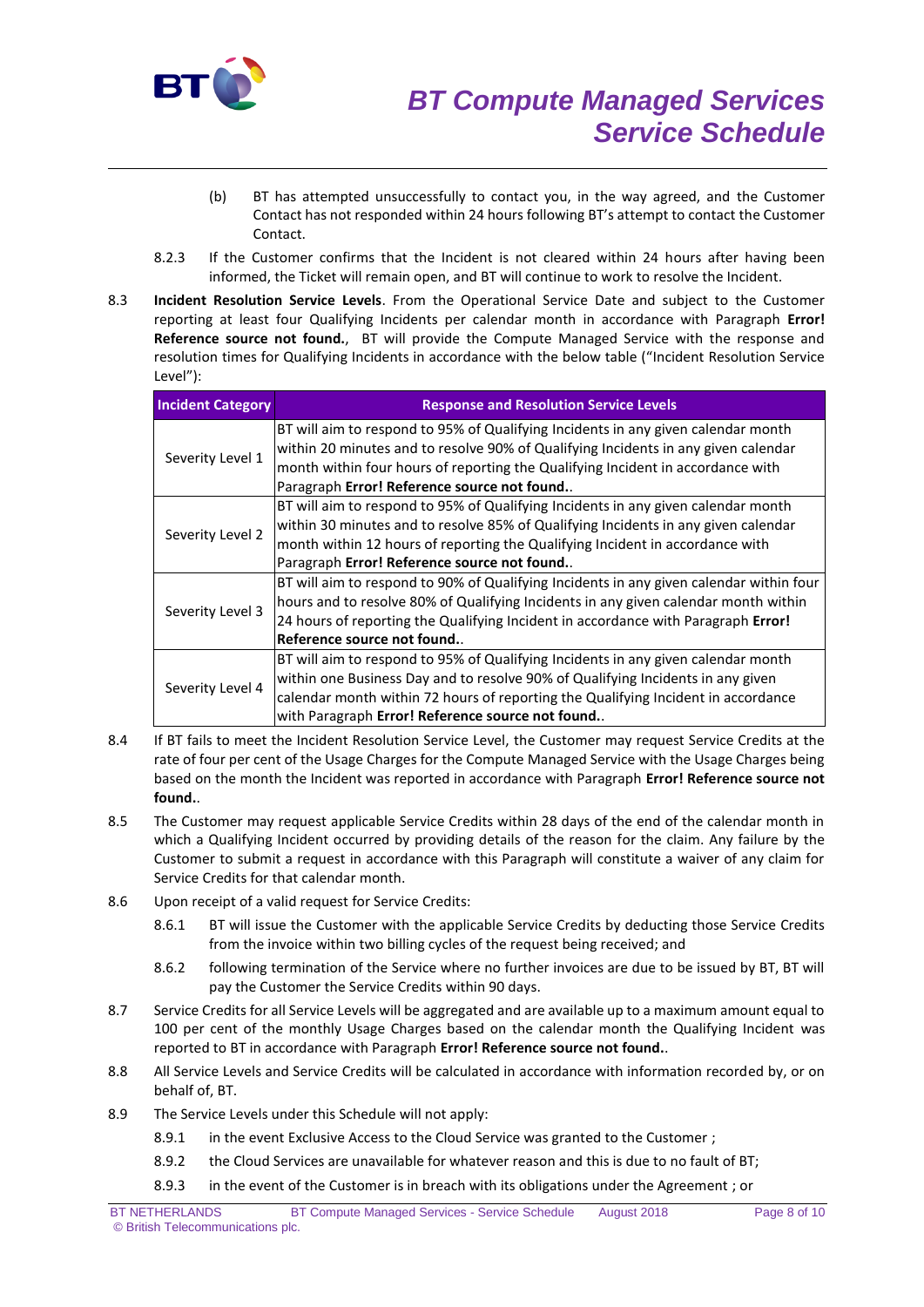

8.9.4 during any trial period of the Compute Managed Service.

## **9 Charges and invoicing**

- 9.1 Charges for the Service are set out in the Portal and will be set out on the Online Order.
- 9.2 The Compute Managed Service is subject to a Minimum Revenue Commitment whereby:
	- 9.2.1 The Customer will pay BT the Minimum Revenue Commitment throughout the duration of the Agreement.
	- 9.2.2 BT may terminate the Compute Managed Service on thirty days' notice if you fail to pay the Minimum Revenue Commitment or any part of it.
- 9.3 Charges shall be paid in accordance with the payment terms as agreed in the Agreement.
- 9.4 BT will invoice Charges on or after the dates set out below:
	- 9.4.1 One-off Charges on the Operational Service Date of the relevant Online Order;
	- 9.4.2 Usage or other Recurring Charges, monthly or quarterly in arrears (depending on your billing frequency) from the Operational Service Date.
	- 9.4.3 If terminated by the Customer or for material breach by BT; any termination Charges as set out in Paragraph 10 and De-installation Charges within thirty days of de-installation of the Compute Managed Service.
- 9.5 Additional Charges shall apply for:
	- 9.5.1 investigating Customer reported Incidents where BT finds no Incident or that the Incident is outside the Service Management Boundary. These shall be based on BT's reasonable man-hours costs multiplied with the total hours spend on investigating such incorrectly reported Incidents;
	- 9.5.2 commissioning the Compute Managed Service outside of Business Hours. The applicable Charges shall be first agreed by a new Online Order before BT will execute such activities; and
	- 9.5.3 expediting provision of the Compute Managed Service at the Customer's request after BT has informed you of the expected delivery date. The applicable Charges shall be first agreed by a new Online Order before BT will execute such activities.

## **10 Termination of Service**

- 10.1 Without prejudice to Clause 11 below, the following Clause will replace and supersede any termination for convenience conditions as set out in the General Terms and Conditions:
	- 10.1.1 The Customer may terminate elements from Compute Managed Service or the entire Compute Managed Service via the Portal at any time and subject to thirty days prior notice, provided that the Customer agrees to pay:
		- (a) any outstanding Charges or interest properly due and payable for each terminated element up to the date of termination;
		- (b) any waived Installation Charges;
		- (c) any De-installation Charges; and
		- (d) any termination fees as compensation which shall be:
			- i. if terminated during the Minimum Period of Service, a sum equal to 75 per cent of the average Usage Charges (based on the average monthly Usage Charge from the Operational Start Date to the date of termination of the Compute Managed Services) for any remaining months of the first twelve months of Service or the Minimum Revenue Commitment for any remaining months of the first twelve months of Service, whichever sum is greater; or
			- ii. if terminated after the Minimum Period of Service, a sum equal to one month's Minimum Revenue Commitment;
	- 10.1.2 BT will refund any money the Customer has paid in advance after deducting any Charges or other payments due to BT under the Agreement.